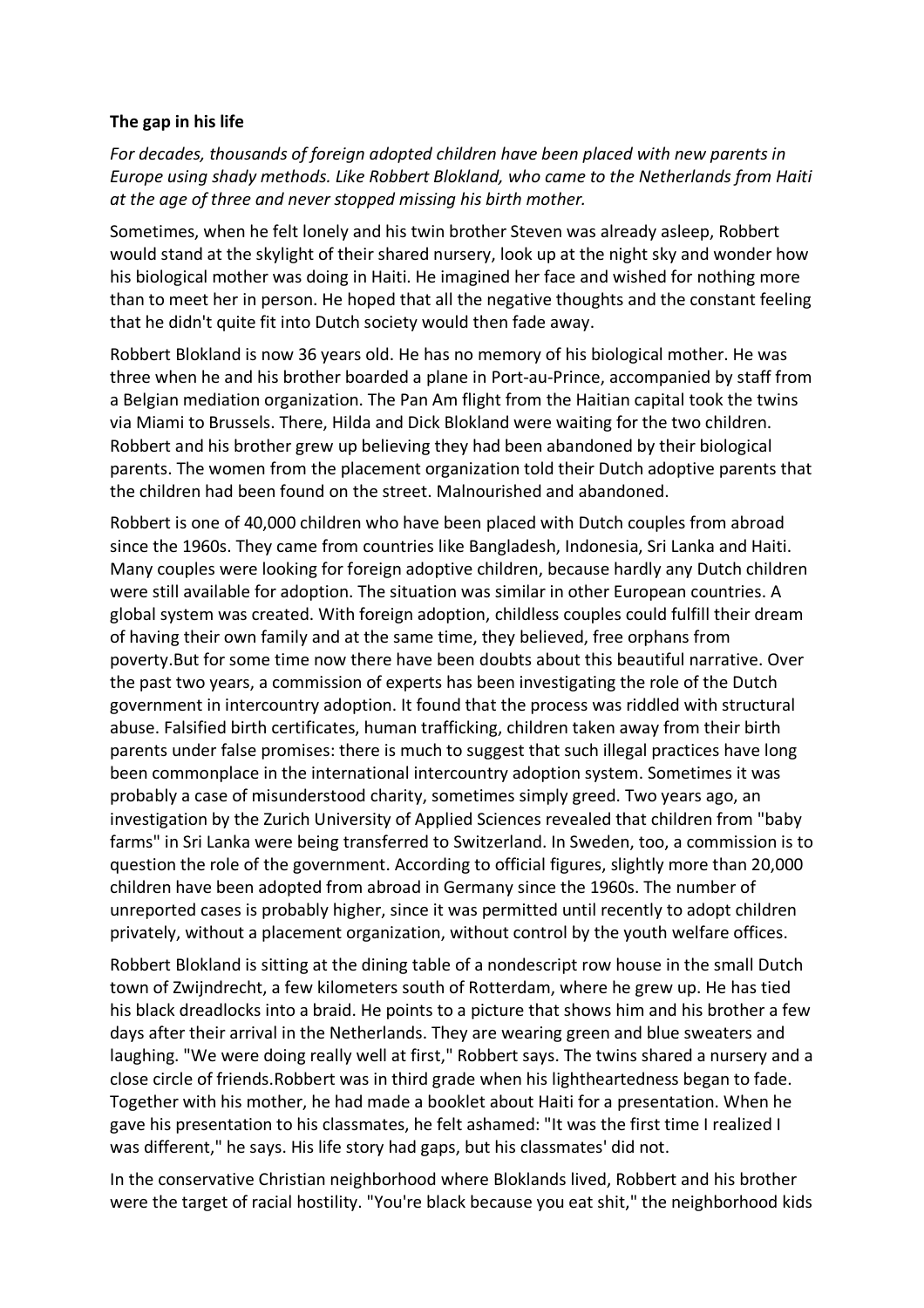would shout after them, the adoptive mother recalls. Robbert's twin Steven gained respect with his fists. "My brother was my protector," Robbert says. And Steven was his confidant. When they lay in bed at night, they talked a lot about their birth mother.Robbert's mood began to fluctuate more and more. During the day, he would laugh and play tag on the nearby dike; in the evening, he would crouch unhappily in his room. At night, he was tormented by nightmares. He told his parents nothing about all this. "Only once, his mother Hilda remembers, Robbert burst out: "I didn't choose to come here," he accused her, "it was your decision!"

The establishment of the investigation commission was preceded by decades of struggle in the Netherlands. As early as the 1980s and 1990s, there were newspaper articles, documentaries and experts pointing out problems in the international adoption system. They were ignored. The report states: The commission investigated the period from 1967 to 1998, talking to more than 190 victims, experts and former officials. Then it reached a clear verdict: the interests of the Dutch adoptive parents had taken precedence over the welfare of the foreign children. The government looked the other way when placement organizations falsified documents and pressured poor parents to relinquish their children.

Although there is now an international convention for the placement of children, abuse cannot be ruled out even now, the commission emphasizes. In response to the report, the Dutch government apologized to the victims and put a stop to foreign adoptions for the time being.

At the age of ten, Robbert suddenly started acting strangely. At night, he bit the edges of his blanket and pushed his classmates. The class teacher recommended that the parents seek professional help. Robbert was treated by a psychotherapist for three years. What their son was struggling with, the Bloklands did not learn. "If I told you, you wouldn't be able to sleep at night," the therapist told her at the time, the mother recalls.Robbert finds it difficult to explain exactly what was bothering him. At one point, he describes it this way, "I felt like I didn't have a real foundation." Everywhere he went, he had to explain himself and explain his family situation. Sometimes at soccer games, he would deliberately not listen to his parents' calls so that the opposing players would not see that he had white parents. And then there was the constant longing to meet his birth mother.

Researchers in Germany are also looking into the well-being of adopted children. In the meantime, studies have shown that they have an increased risk of developing psychological problems. "The loss of their biological parents fills young people with deep pain and can have a traumatizing effect," explains psychologist Irmela Wiemann from Weinbach near Giessen. She is a proven expert on adoption issues. Additional stress is caused by the fear of not being loved enough by the adoptive parents as a non-birth child and not being able to meet their expectations. International adoptions are particularly challenging because the children also have to cope with the change of worlds.

Unlike in the Netherlands, in Germany only organizations that were licensed by the state were allowed to place children from abroad. Melanie Kleintz from Wesel on the northern edge of the Ruhr region was herself adopted from Peru as a supposed orphan. She later found out that her biological parents were still alive and gave her up for adoption in exchange for money. Today, the 42-year-old social worker counsels foreign adoptees. In 2014, Kleintz founded the Facebook group "Adoptees from around the world. Many German adoptees, unlike Dutch adoptees, are not aware of how the adoption came about," says Kleintz. They are afraid of a possible break with the adoptive parents and are therefore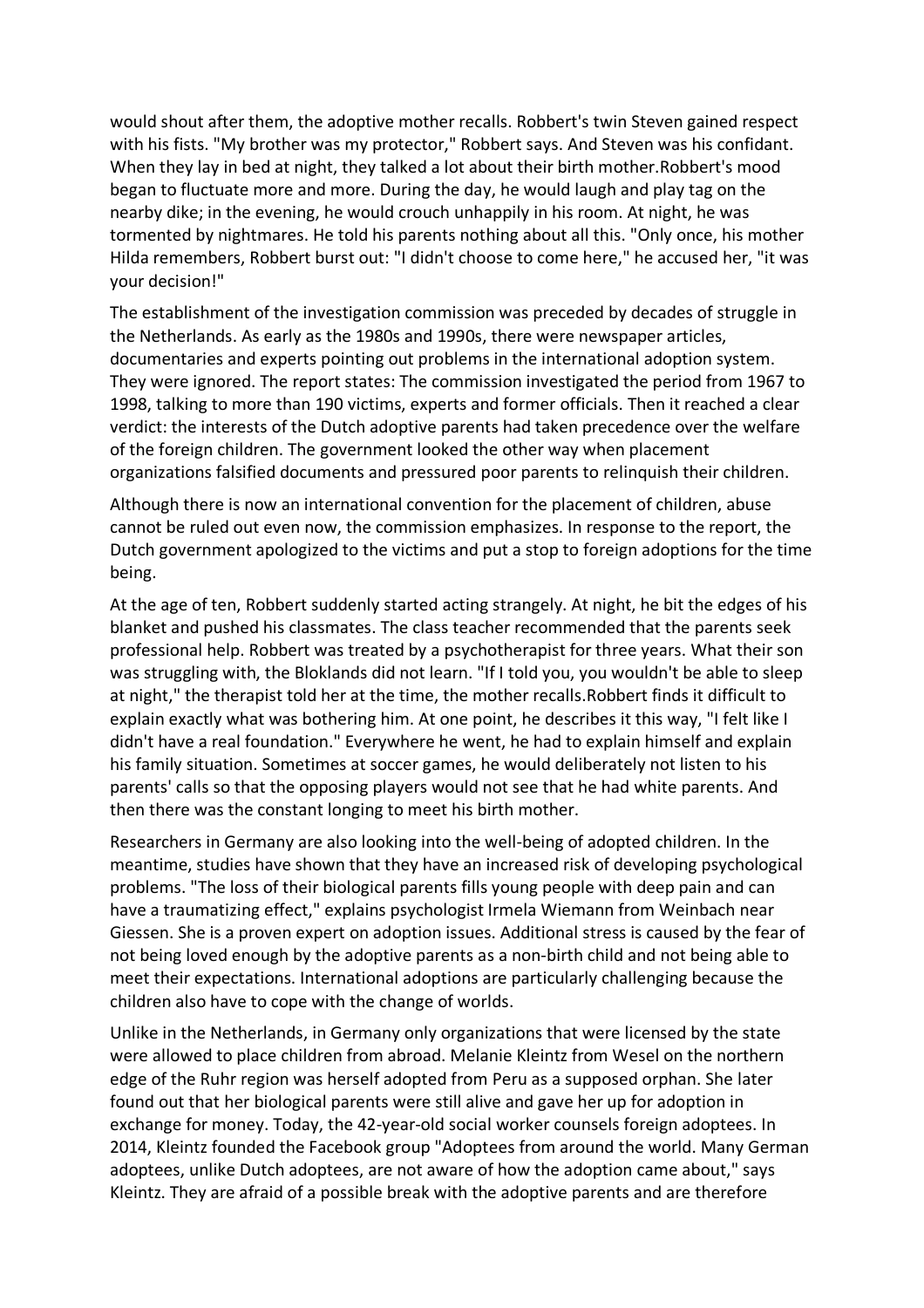reluctant to talk about the past. The public is also not as aware of the issue in Germany as in the Netherlands.

When Robbert and Steven were 14 years old, they and their adoptive sister Nadia, who had also come to the Blokland family from Haiti two years after the twins, learned that their parents wanted to separate. From then on, their Dutch family ties were also broken. They lived alternately one week with their father and one week with their mother. On Sundays, they ate dinner together. "I hated that fake family happiness," Robbert says.After graduating from school, he had a hard time finding his way in life. He drank and partied a lot. He quickly dropped out of a tourism training program. He briefly considered joining the army, but after a year he switched back to a vocational college.

When Robbert gestures with his arms while speaking, you can see tattoos on his right upper arm. Just below the shoulder, he has had the names of his biological parents engraved: Dieula Laguerre and Dieumes Belony. They were on the adoption certificate Robbert got from his parents when he was an adult. On the inside of his arm is written: "L'union fait la force- Unity is strength". Since 1990, the very successful program "Spoorloos" has been running on Dutch television, in which the presenters try to track down missing family members. Although he was plagued by feelings of guilt toward his adoptive parents, Robbert approached the editors twice in the hope that they could help him find his birth mother. But he received negative responses. "I gave up after that," he says.He found new hope at the end of 2018 when his sister sent him a link to a documentary. In it, a team of reporters accompanies Dutchman Judy Aubrain on a visit to a Port-au-Prince children's home from which he was adopted many years ago.

Later in the film, Judy goes to the village of Jacmel. There he takes DNA samples from the villagers. In interviews, they tell how their children were taken away from them. Robbert was shocked. He was born in that village, according to his birth certificate. He immediately got Judy's number and called him. A few weeks later, Robbert received a DNA kit. If his birth mother had also given a swab as part of Judy's operation, they could indeed find each other again.Robbert also showed the video to his adoptive parents. For the first time, he told them about his identity problems. When Robbert's mother watched the documentary, she cried. She lay awake for nights. "I kept thinking about the mother who didn't see her children grow up," Hilda says.Even as a young woman, she knew she wanted to adopt a child from abroad, Robbert's mother says. Regardless of whether it would work out with her own children. "We wanted to help an orphan, give him a better education, all that sort of thing," says Hilda. But like this? She didn't think it was possible. The organization made a trustworthy impression. The placement fee for the twins was only about 5,400 guilders, the equivalent of about 2,500 euros, far less than comparable organizations. The fact that she and her husband didn't even travel to Haiti at the time to meet the children didn't seem strange to her.Today, Hilda would advise families against adopting a child from abroad. She thinks it's good that the government has put a freeze on adoption.

Three weeks after Robbert sent in his DNA swab, he got an email: A match had been found for him. Robbert immediately went to the website, a kind of social network for people looking for their relatives. The match was one of Robbert's biological sisters. He clicked on her profile and saw his birth mother's name: Dieula Laguerre. "I almost had a heart attack because, yes, I have it tattooed on my arm," Robbert says hope was building in him. Perhaps he would soon be able to talk to his mother.Judy Aubrain, together with the village head of Jacmel, organized a video phone call betweenRobbert and his family. Just before the call, Robbert's cell phone rang. It was Judy. He wanted to tell him something: "Your mother died